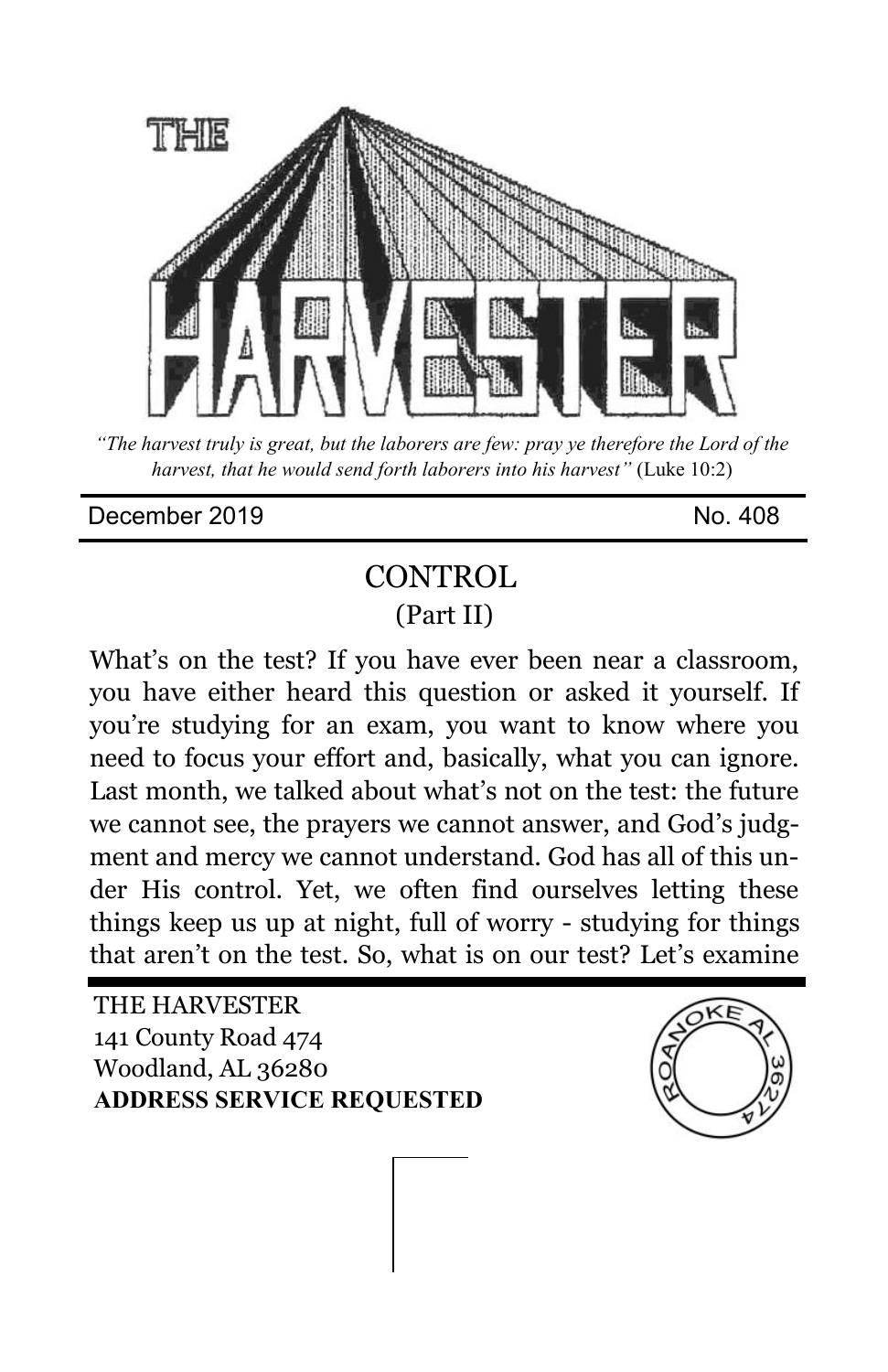what we should concern ourselves with in our daily lives.

A good place to start is focusing on today. This is essentially what Jesus tells us in Matthew 6:34:

*Take therefore no thought for the morrow: for the morrow shall take thought for the things of itself. Sufficient unto the day is the evil thereof.*

We've established that what tomorrow holds for us is not on the test, and it is out of our control. Jesus tells us worrying about tomorrow only worsens our present burdens, which are plentiful. We have the daily battles right in front of us. How we handle temptations, opportunities, and spend our time is completely in our control, and it's where we need to focus. Much of the depression and anxiety we see results from living in the past or the future instead of focusing on today.

Having narrowed our focus, what can we worry about within the day at hand? Often, we probably find our struggles involving other people. When are we most frustrated with other people? We struggle the most when these other people aren't saying, thinking, or doing exactly what we think they should. We may have some influence on how other people treat us (we know when we "poke the bear"), but in addition to the things out of our control we discussed last month, other people are one of them. Although we cannot make an exhaustive list of what is under our control in dealing with people, let's look at a couple of particular areas where we should focus our "worry."

Nobody enjoys mistreatment - keeping in mind that "mistreatment" is sometimes based on our perception that we deserve better (more on that later). We cannot control what people do and say to us, but we can control how we respond. It's easy to know how to respond to people who treat us well, as Jesus points out in Matthew 5:46: "*For if ye love them which love you, what reward have ye? do not even the publicans the same?"* This is why Jesus earlier emphasized the need to control our responses to those who don't treat us well.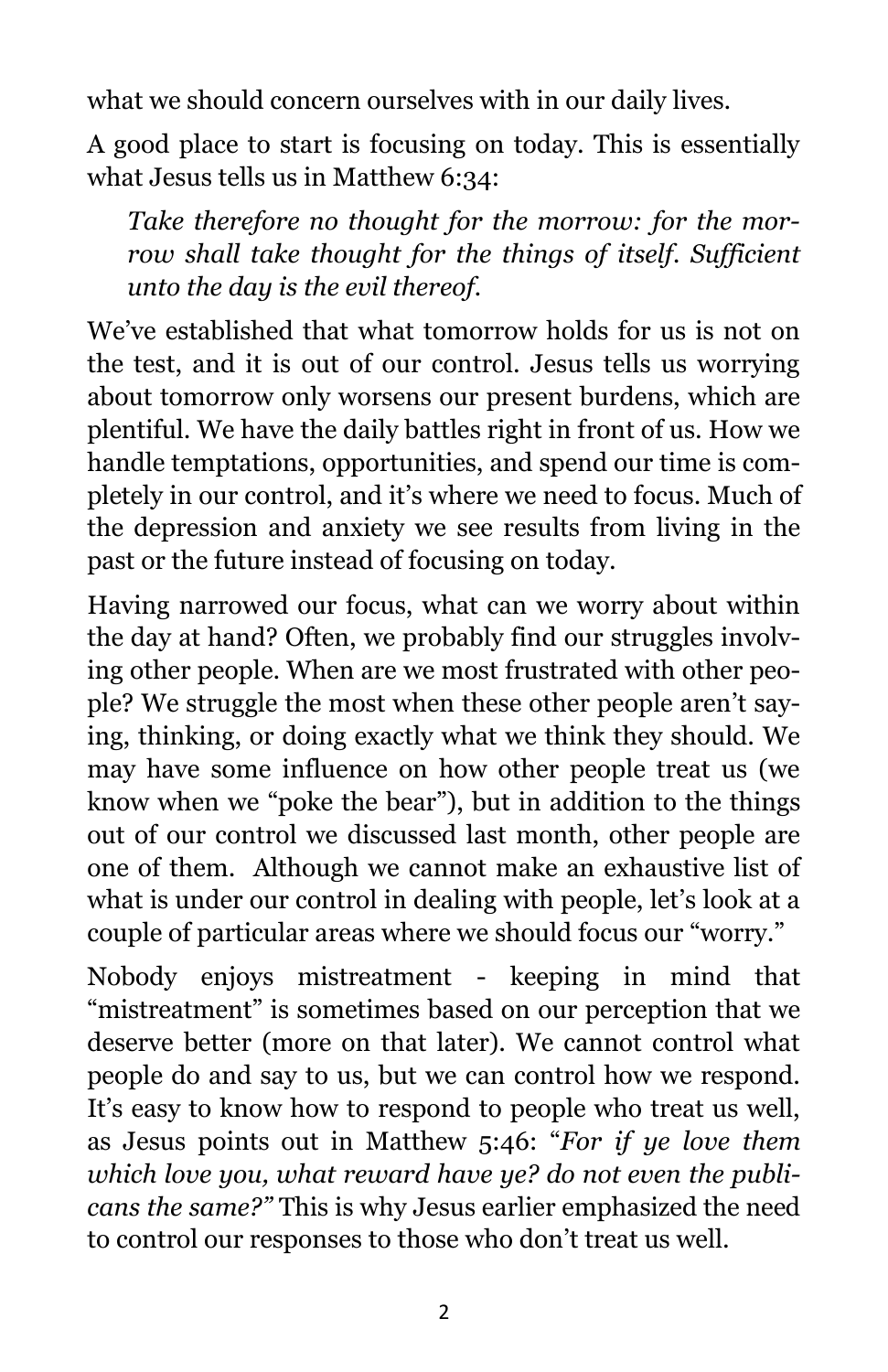*Ye have heard that it hath been said, An eye for an eye, and a tooth for a tooth: But I say unto you, That ye resist not evil: but whosoever shall smite thee on thy right cheek, turn to him the other also.* (Mat. 5:38-39)

Peter echoes this, pointing out that this should be our first instinct*. "Not rendering evil for evil, or railing for railing: but contrariwise blessing; knowing that ye are thereunto called, that ye should inherit a blessing"* (1 Pet. 3:9). Peter is saying that as a Christ-like, God-respecting, blessed people, retaliation should be far, far away from our response. However, getting "even" and revenge are too often what seems to flare inside us. Making matters worse, society around us today seems to promote and support this attitude. We think we will feel better to hurt others as much as they have hurt us. There's that perceived idea of fairness, again. Now we're both equally hurt. Is everything better now? Are things fair and just? *"Hatred stirreth up strifes: but love covereth all sins"* (Pro. 10:12). We have control over our response to mistreatment, but we often fail to exercise this control. We must suppress this idea of getting even, and instead elevate the instinct of forgiveness*.*

This is nothing new. We should be familiar with the idea of forgiveness. We sure do need it, and if we want forgiveness from God, we need to also give forgiveness (Mark 11:25-26). However, do we give the kind of forgiveness that we need from God? Imagine our lists of sins and transgressions were a receipt book. There's an original top copy and a carbon copy underneath. When we want our debts erased, we want both copies torn, shredded, burned, and gone. Imagine leaving this life and God pulling out a big book of all the carbon copies and requesting payment. "Wait a minute. I thought those were forgiven; I've repented from that sin!" we might plea. Fortunately for us, Jesus paid off the debt we will never be able to. If we, as Christians, ask for forgiveness and repent, we can receive forgiveness and both receipt copies are destroyed. Does that sound like how we treat others when they have wronged us, or do we keep the carbon copy? We're not going to simply erase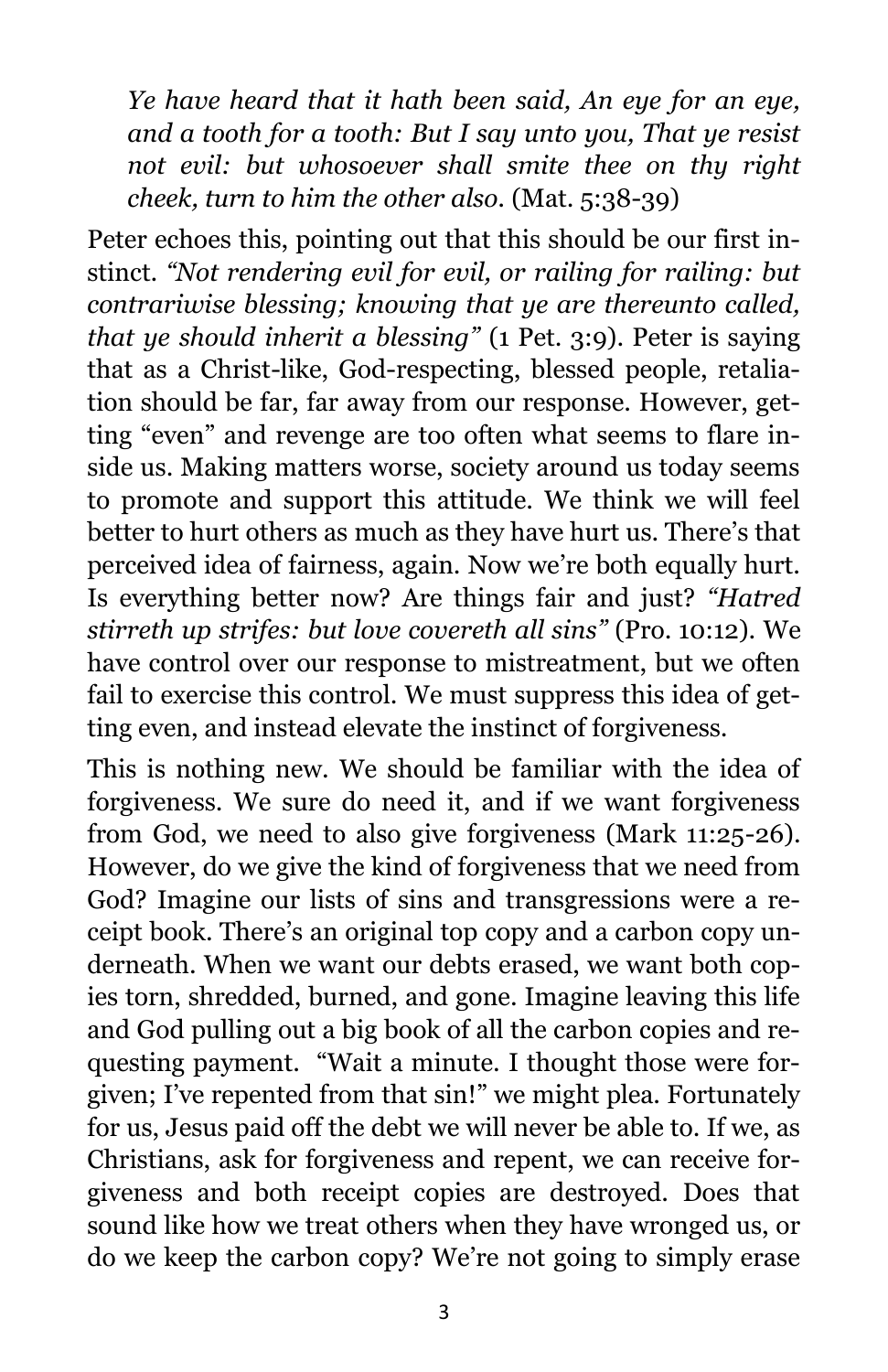the hurtful words said to us from our memory, but we can stop bringing up the transgression and mistreatment. Have we forgiven if we've held on to that carbon copy and keep waving it in their face? We have scars on our physical bodies. We remember the pain and how those scars got there, and many scars never fade. However, for most physical scars we don't spend the rest of our life on this earth bringing up the pain from years ago when we got them; we move on. We cannot choose if, when, and how we're wronged by others, but we can choose to move on.

At some time or another, we're guilty of focusing too much on those things out of our control at the expense of focusing on what is under our control. This is one of the oldest problems to humans, and we see it as early as Cain.

*And in process of time it came to pass, that Cain brought of the fruit of the ground an offering unto the LORD. And Abel, he also brought of the firstlings of his flock and of the fat thereof. And the LORD had respect unto Abel and to his offering: But unto Cain and to his offering he had not respect. And Cain was very wroth, and his countenance fell. And the LORD said unto Cain, Why are thou wroth? And why is thy countenance fallen? If thou doest well, shalt thou not be accepted? And if thou doest not well, sin lieth at the door. And unto thee shall be his desire, and thou shalt rule over him.* (Gen. 4:3-7)

Cain was focusing on what he perceived as unfair treatment; it wasn't fair, and he was mistreated. God tells Cain that if Cain wanted better, he should have done better. Our thoughts and actions have a direct influence on many things, and it is up to us to ensure we're thinking and doing as we should. In focusing on comparing ourselves to others and perceived unfairness and injustice, we forget what is under our control. We can achieve, overcome daily battles, and walk uprightly. If we want better, we need to do better. That is fully under our control.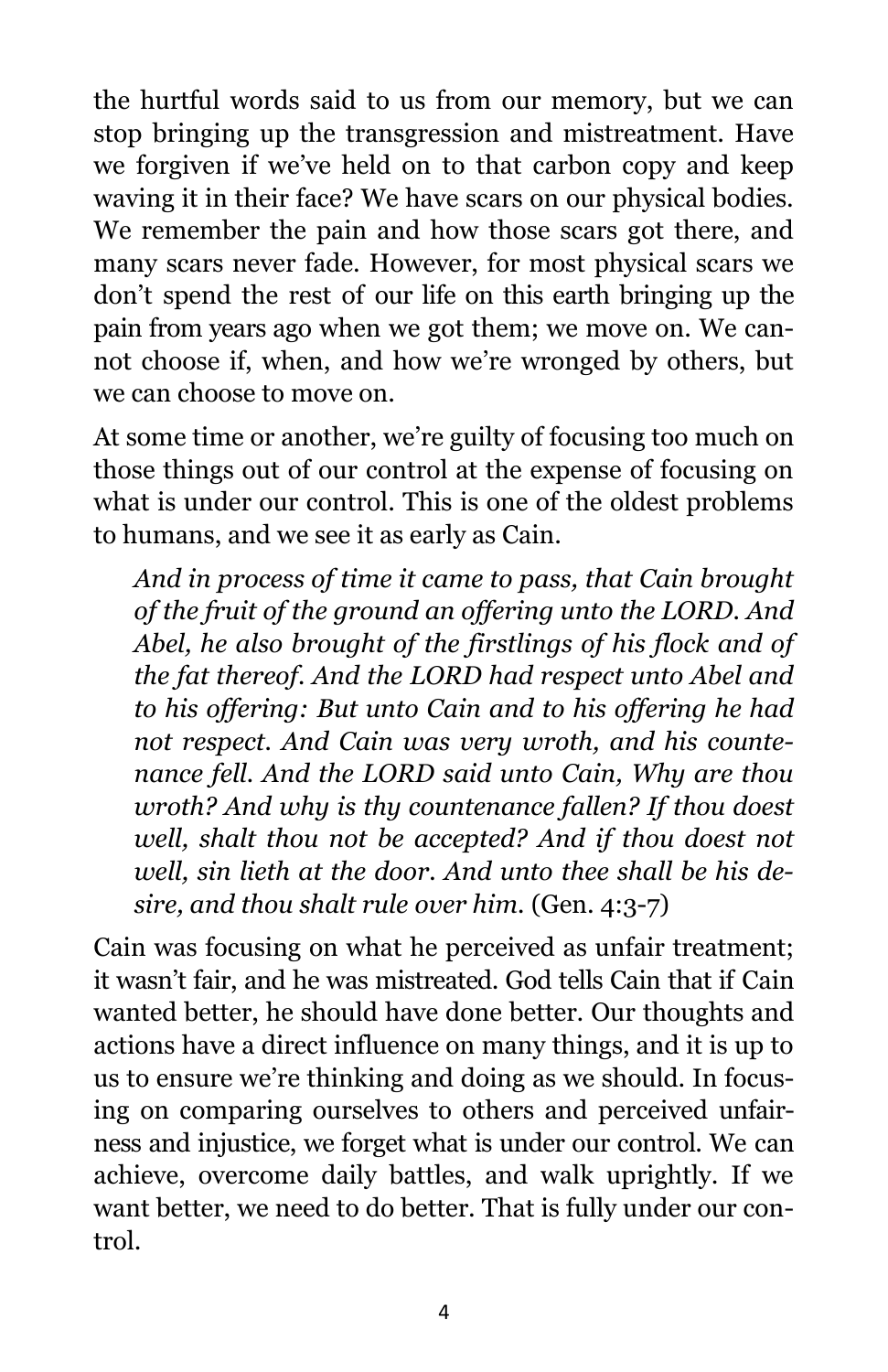What's on the test?

*For we must all appear before the judgment seat of Christ; that every one may receive the things done in his body, according to that he hath done, whether it be good or bad.* (2 Cor. 5:10)

Our words and actions, fully under our control, are on our test.

BEN

## SEARCH THE SCRIPTURES

- 1. How old was Abraham when his son Isaac was born?
- 2. Who did Samuel anoint as the first King of Israel?
- 3. In which city in Judah did Cyrus tell the Israelites to build the temple?
- 4. What affliction did Paul strike Elymas the sorcerer down with?
- 5. Which church did Jesus accuse of being lukewarm?

ANSWERS NEXT MONTH...

## BE HOLY

God is a holy God. He is unlike any other. He is pure and without any evilness or sin. He cannot lie but is always true. He is love. He has great mercy. He is almighty – none come close to His power and might. He is all knowing. He has always existed and will always be. He is everywhere. Words seem inadequate to describe our God. But one word seems to sum it all up – holy.

*And the four beasts had each of them six wings about him; and they were full of eyes within: and they rest not day and night, saying, Holy, holy, holy, Lord God Al-*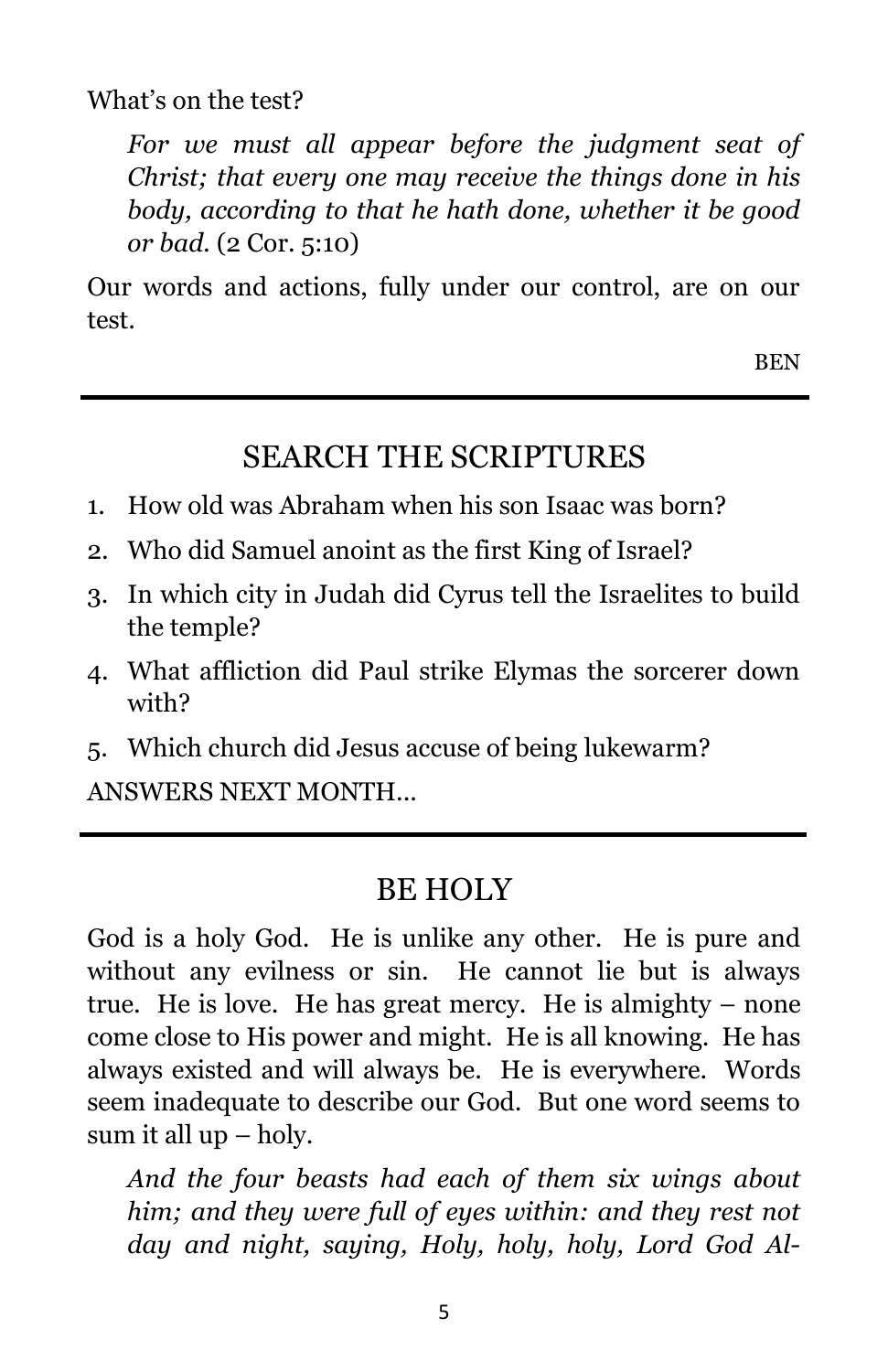*mighty, which was, and is, and is to come.* (Rev. 4:8)

God chose the Israelite nation to be His people. He asked the Israelites to consecrate or set themselves apart from all other peoples and the practices of the other nations and dedicate themselves to Him.

*For I am the LORD your God: ye shall therefore sanctify yourselves, and ye shall be holy; for I am holy: neither shall ye defile yourselves with any manner of creeping thing that creepeth upon the earth. For I am the LORD that bringeth you up out of the land of Egypt, to be your God: ye shall therefore be holy, for I am holy.* (Lev. 11:44-45)

The Israelites were to be holy – separate or set apart to God. As God gave instructions to the Israelites, He told them that certain things were to be holy – separated and set apart for Him and His worship. Garments in His worship were to be holy. There was holy oil used in His service. The altar was holy. Specific places were to be holy. The Sabbath was to be holy. And as previously stated, the whole Israelite nation was to be holy. Many things were declared to be holy because they were set apart and consecrated to God.

Just as the Israelites of old were to be a holy people, the church today is holy.

*Husbands, love your wives, even as Christ also loved the church, and gave himself for it; That he might sanctify and cleanse it with the washing of water by the word, That he might present it to himself a glorious church, not having spot, or wrinkle, or any such thing; but that it should be holy and without blemish.* (Eph. 5:25-27)

THE HARVESTER is a monthly publication intended to encourage all men everywhere to become laborers into God's harvest (Luke 10:2). This paper is mailed free of charge to anyone who wishes to receive it. Please submit name, address, address changes and all correspondence to:

The Harvester

141 County Road 474 \* Woodland, AL 36280

Phone: (256) 449-9221\* Email: theharvesteronline@gmail.com Web Page: www.churches-of-christ.org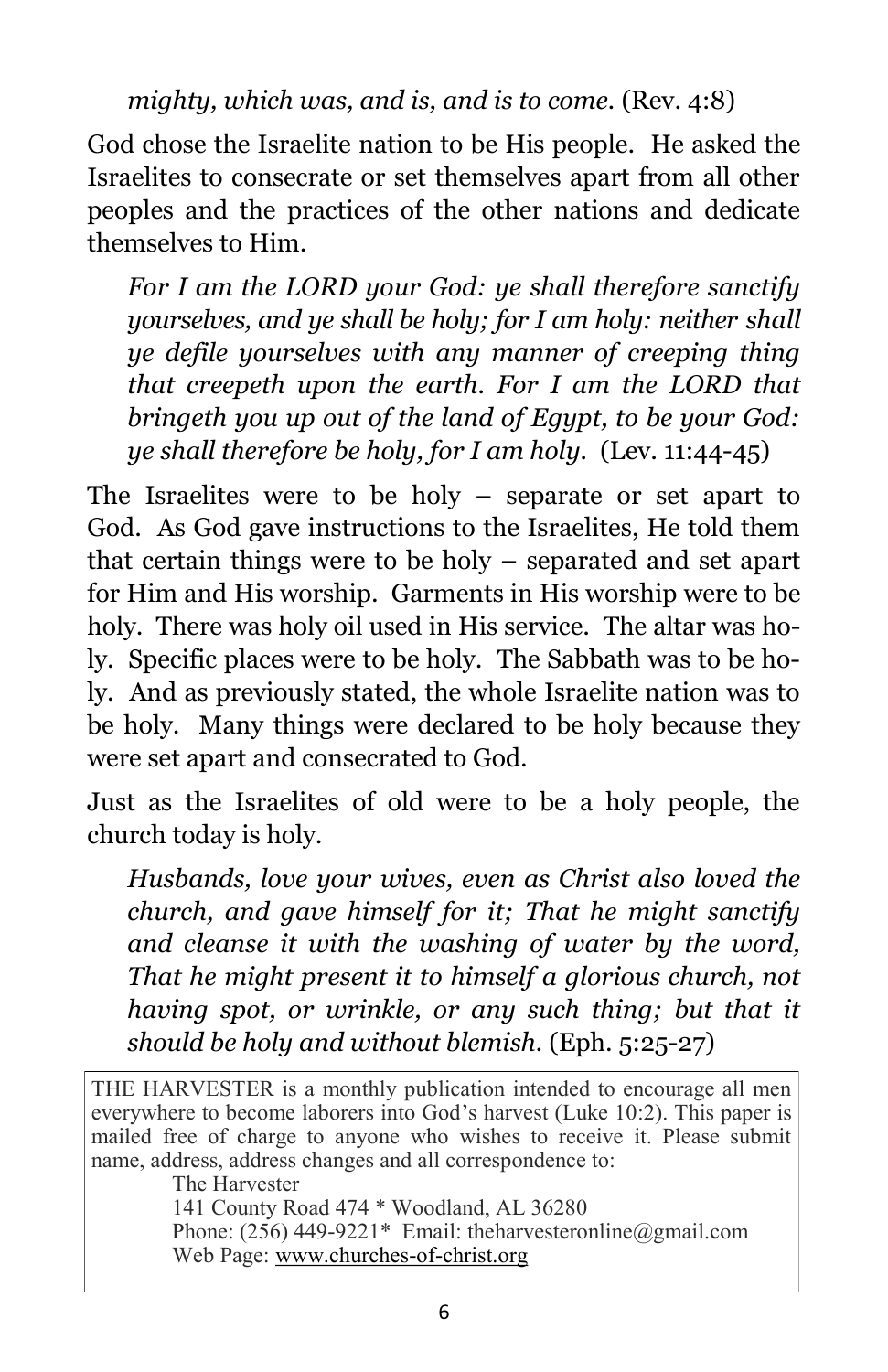Christians are to be a holy nation.

*But ye are a chosen generation, a royal priesthood, an holy nation, a peculiar people; that ye should shew forth the praises of him who hath called you out of darkness into his marvellous light: Which in time past were not a people, but are now the people of God: which had not obtained mercy, but now have obtained mercy.* (1 Pet. 2:9-10)

As the Israelites were told not to intermix with the peoples of the land of Canaan, so Christians are to separate themselves from the world.

*Be ye not unequally yoked together with unbelievers: for what fellowship hath righteousness with unrighteousness? and what communion hath light with darkness? And what concord hath Christ with Belial? or what part hath he that believeth with an infidel? And what agreement hath the temple of God with idols? for ye are the temple of the living God; as God hath said, I will dwell in them, and walk in them; and I will be their God, and they shall be my people. Wherefore come out from among them, and be ye separate, saith the Lord, and touch not the unclean thing; and I will receive you, And will be a Father unto you, and ye shall be my sons and daughters, saith the Lord Almighty.* (2 Cor. 6:14-18)

You, as a believer in Jesus Christ, cannot be unequally yoked together with unbelievers. You, as a righteous child of God, cannot have fellowship with lawlessness. You, who walk in the light, cannot have communion with darkness. You, who are in Christ, cannot have agreement with false worship, idolatry, witchcraft, sorcery or other such false religions. Separate yourself from the ways of the world; do not touch the unclean things the world craves, and be a holy child of God. Be set apart and consecrated to God.

Since you are holy and set apart for God, your actions must be different from the world's actions.